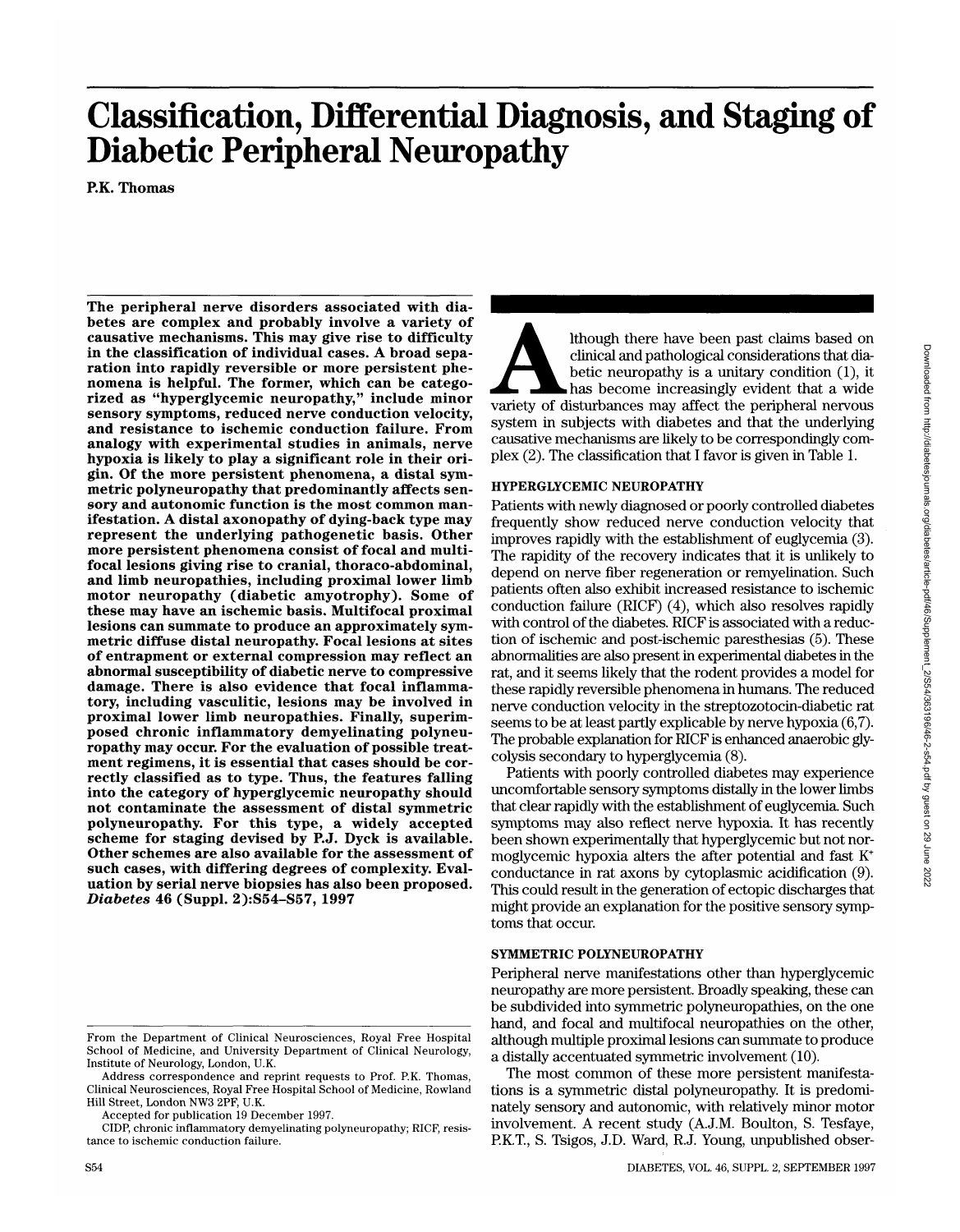vations) investigated a total of 669 patients from three hospital diabetic clinics. Of these, 49.2% were men and 50.8% women. Their mean age was  $65.4 \pm 11.1$  (SD) years. Of the patients, 9.6% were receiving insulin treatment, and information was not available for 1.5%; the remainder were being treated by diet or hypoglycemic drugs. For patients with a symmetric polyneuropathy, sensory involvement was present in 61.6% and motor in 11.8%. Autonomic involvement (excluding impotence) was evident in 32.6% and impotence in 39.2%.

This distal sensory/autonomic polyneuropathy is usually of insidious onset and, once established, is largely irreversible (11). As the neuropathy advances, the sensory loss extends proximally up the limbs. Later it affects the anterior abdominal wall and then spreads laterally around the trunk. Ultimately the vertex of the head and the central face may be affected. Variants have been described, including painful small-fiber (12) or pseudosyringomyelic (13) syndromes and an ataxic syndrome (diabetic pseudotabes). It is as yet uncertain whether there is a regular sequence of fiber involvement, with small fibers affected initially and larger fibers later, or whether the small- and large-fiber types represent either side of a continuous spectrum of fiber damage (14). There are some indications that small-fiber damage is the salient manifestation, to which large-fiber damage may be added. Guy et al. (15) found that thermal sensibility, indicating small-fiber damage, could be impaired in isolation or in combination with loss of vibration sense, indicating additional large-fiber involvement; the reverse pattern, i.e., selective loss of vibration sense, was not encountered. Serial studies on individual patients are required.

Autonomic neuropathy is regularly associated with a sensory neuropathy. Almost any aspect of autonomic function may be affected. In most instances, the symptoms are not severe, but cases with devastating autonomic dysfunction are encountered, usually in patients with IDDM. Such patients may experience incapacitating gastroparesis, nocturnal diarrhea, orthostatic hypotension, or cystopathy. Once established, autonomic neuropathy is substantially irreversible (11).

#### ACUTE PAINFUL DIABETIC NEUROPATHY

This condition merits separation as a distinct syndrome. Archer et al. (16) described a series of patients who, following profound and precipitate weight loss, developed severe unremitting burning pain distally in the lower limbs. This was most troublesome at night and was associated with unpleasant contact cutaneous hyperesthesia in the legs. Motor function and tendon reflexes, apart from loss of the ankle jerks in some patients, were preserved. Sensory loss was often slight. Autonomic dysfunction, apart from impotence, was not prominent. This syndrome has been described in women with anorexia nervosa (17) and may follow the establishment of tight diabetic control (18).

#### FOCAL AND MULTIFOCAL NEUROPATHIES

Isolated peripheral nerve lesions may be a feature in older diabetic patients. These may affect the cranial, thoraco-abdominal, or limb nerves. Of the cranial nerves, the third is the most commonly affected (19), with the sixth and seventh nerves being next in frequency. The onset of a third-nerve palsy is often abrupt and associated with pain. Truncal neuropathy

#### TABLE 1

| Classification of diabetic neuropathy |  |
|---------------------------------------|--|
| "Hyperglycemic neuropathy"            |  |
| Symmetric polyneuropathy              |  |
| Sensory/autonomic polyneuropathy      |  |
| Acute painful diabetic neuropathy     |  |
| Focal and multifocal neuropathy       |  |
| Cranial neuropathy                    |  |
| Thoraco-abdominal neuropathy          |  |
| Focal limb neuropathies               |  |
| Diabetic amyotrophy                   |  |
| Mixed forms                           |  |
|                                       |  |

may present as girdle-like pain, with or without accompanying cutaneous sensory impairment or hyperesthesia (20). Sometimes there is focal weakness of the anterior abdominal wall (21,22).

Focal lesions of limb nerves are accepted as being more common in diabetic subjects than in the general population. These are often at common sites of entrapment or external compression, suggesting an abnormal vulnerability of diabetic nerve to mechanical injury (23).

Diabetic amyotrophy consists of unilateral or asymmetric bilateral proximal lower limb weakness, often of acute or subacute onset and frequently accompanied by pain. Sensory loss is usually not prominent. Bilaterally symmetric proximal lower limb weakness of insidious onset has been separated as a distinct syndrome (24), but the justification for this requires validation. At times, both proximal and distal lower limb muscles are affected in diabetic amyotrophy (diabetic paraplegia). Upper limb involvement is rare.

### DIFFERENTIAL DIAGNOSIS OF DIABETIC NEUROPATHY

The main diagnostic problems usually arise in patients with NIDDM in whom there is an accompanying symmetric polyneuropathy or a focal or multifocal neuropathy. NIDDM is a relatively common disorder in the older age-groups, and a chance association with a neuropathy from another cause is possible.

In a patient with a small-fiber sensory polyneuropathy with autonomic features, amyloidosis may need exclusion, as may lepromatous leprosy in a patient from an endemic area and without autonomic symptoms. Nerve thickening may provide a diagnostic clue in both of these disorders. If diagnostic doubt exists, nerve biopsy is merited.

For pure sensory neuropathies with large-fiber involvement, conditions such as vitamin  $B_{12}$  deficiency, paraneoplastic neuropathy, or neuropathy related to Sjogren's syndrome will require consideration and appropriate investigation (25). For a Sjogren's-syndrome neuropathy, the occurrence of xerophthalmia and xerostomia and the presence of tonic pupils and facial sensory loss may be valuable pointers. Paraproteinemic neuropathy may be purely sensory.

If motor involvement is prominent, the possibility of chronic inflammatory demyelinating polyneuropathy (CIDP) or, particularly in older subjects, paraproteinemic neuropathy will arise. Severely reduced motor nerve conduction velocity, which is often patchy, and the demonstration of conduction block will suggest CIDP or neuropathy related to an IgG or IgA paraprotein. Nerve biopsy to look for inflammatory infiltration is usually desirable. Rarely is purely sen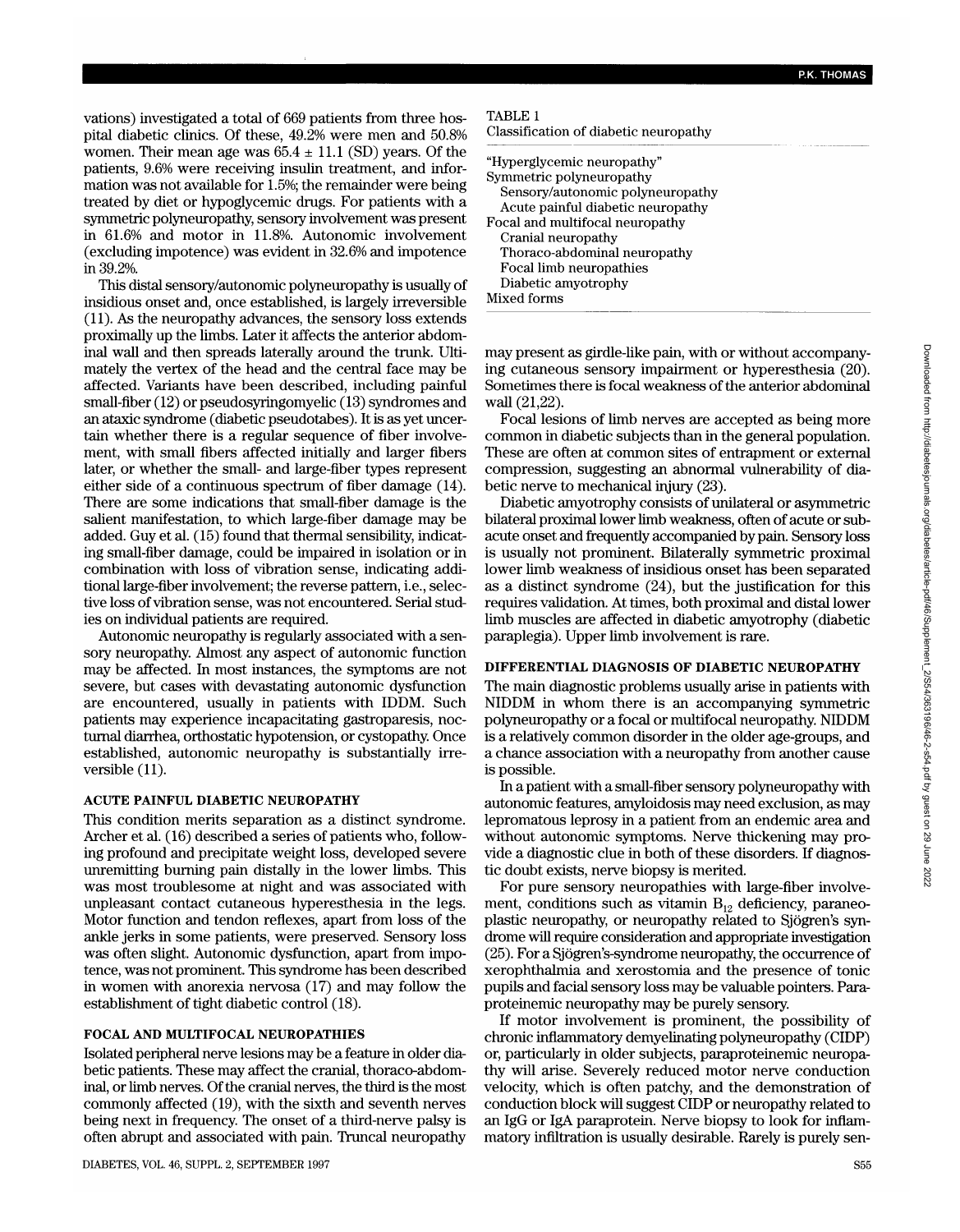sory CIDP encountered, but in such cases, motor nerve conduction velocity is usually also markedly reduced. It is possible that CIDP may be superimposed on diabetic neuropathy as a secondary event (26). Nerve conduction velocity tends to be diffusely reduced in neuropathy related to IgM paraproteins. On nerve biopsy, the finding of IgM deposition on surviving myelin and the demonstration of widely spaced myelin ultrastructurally will establish that the neuropathy is related to the paraprotein.

The syndrome of acute painful diabetic neuropathy is usually sufficiently characteristic for it to be readily recognized, but because of the relative lack of abnormal findings on examination, the symptoms run the risk of being attributed to psychoneurosis.

Occasionally, slowly evolving symmetric distal motor neuropathy of the axonopathy type is encountered in diabetic individuals with no indication of any causation on investigation other than diabetes (27). The nature of these cases is at present uncertain.

In an acute, painful diabetic third-cranial-nerve palsy, compression of the nerve from an intracranial aneurysm is the most important condition to enter into the differential diagnosis. Diabetic third-nerve lesions characteristically spare pupillary function, whereas this is not true of compressive neuropathy. This is not an absolute distinction, however, and magnetic resonance angiography may be required. Truncal mononeuropathies or radiculopathies may need the exclusion of spinal compressive lesions.

Diabetic amyotrophy has to be distinguished from cauda equina and other lumbosacral plexus lesions such as malignant invasion. The evolution of diabetic amyotrophy often provides the solution, with a rapid onset and subsequent improvement. The finding of a markedly increased latency of the response in the quadriceps muscles on electrical stimulation of the femoral nerve in the groin can be helpful diagnostically (28). Recent observations by Said et al. (29) made on biopsy of the intermediate cutaneous nerve of the thigh have indicated that in a proportion of patients with proximal lower limb diabetic neuropathy, inflammatory changes, including evidence of vasculitis, are demonstrable. This again may reflect a secondary autoimmune process.

# ASSESSMENT AND STAGING OF DIABETIC NEUROPATHY

The ability to assess treatment regimens for diabetic neuropathy necessitated the establishment of reliable criteria for its evaluation and staging. This has been done for symmetric polyneuropathy because it is the most important manifestation. Its pathological basis is a degenerative neuropathy, probably involving a distal axonopathy of dying-back type (13). It is thus important that assessment should not be contaminated by the use of symptoms and electrophysiological changes of the kind that are rapidly reversed by the control of hyperglycemia. A landmark in the development of reliable evaluation procedures was the study by Dyck et al. (30). The gold standard for identification of the presence and severity of neuropathy was the Index of Pathology, which combined reduction in myelinated fiber density with abnormalities detected in surviving teased myelinated nerve fibers. It was shown that assessment both clinically by a Neuropathy Symptom Scale and a Neurologic Disability Score and electrophysiologically through nerve conduction studies gave a valid discrimination between neuropathy and absence of neuropathy. A limitation of the Index of Pathology is that it does not include an evaluation of unmyelinated axons, and teased fiber studies fail to sample small myelinated fibers adequately.

In a further study, Dyck (31) produced a scheme for the staging of neuropathy. Four stages were proposed: stage 0, no neuropathy; stage 1, asymptomatic neuropathy; stage 2, symptomatic neuropathy; stage 3, disabling neuropathy. Categorization of the neuropathy is given as an overall stage (0-3) subdivided into motor (M), sensory (S), and autonomic (A) components, with each staged separately from 0 to 3, and finally a designation indicating which components of the assessment were abnormal. The minimal criterion for a diagnosis of polyneuropathy was the presence of two or more abnormalities from the NSS or neuropathic defects as assessed by the NDS, nerve conduction testing, quantitative sensory testing (vibration or cooling sensory thresholds), or a quantitative autonomic examination (heart rate variability on deep breathing or the Valsalva maneuver), with at least one being an abnormality of nerve conduction or quantitative autonomic testing. Inability to walk on the heels was used to discriminate between milder (2a) and more severe (2b) patients with stage 2 diabetic polyneuropathy (32).

The Mayo Clinic assessment is elaborate and time consuming. A simpler scheme was devised by Feldman et al. (33), the results of which correlate well with those of the Dyck evaluation. It may prove more practical for general use. A brief questionnaire and screening examination is first administered. This can be performed by nonneurologist physicians or nurse practitioners. If patients score above a threshold level, they are then assessed by the Michigan Diabetic Neuropathy Score (MDNS), which combines a quantified neurological evaluation, concentrating on the abnormalities that occur in diabetic polyneuropathy, and a battery of nerve conduction studies. On the basis of this combined clinical and electrophysiological evaluation, patients are again categorized into four stages: 0, no neuropathy; 1, mild neuropathy; 2, moderate neuropathy; 3, severe neuropathy. A comparison of a group of 56 patients assessed in this way and according to the Mayo Clinic classification showed a good correlation. This scheme and the Mayo Clinic assessment were devised for the evaluation of symmetric diabetic polyneuropathy. Dyck et al. (34) have also proposed minimal criteria for the diagnosis of diabetic autonomic neuropathy and for focal neuropathies, including cranial neuropathy, carpal tunnel syndrome, truncal radiculopathy, and proximal asymmetric lower limb neuropathy.

An alternative approach for the evaluation of sensory polyneuropathy has been to use changes in serial nerve biopsies for the assessment of neuropathy. This has been incorporated into a number of recent treatment trials. Assessments are made of myelinated fiber density and the amount of regenerative activity (35). This approach suffers from the disadvantage that nerve biopsy is invasive and has a low but significant complication rate (36). In addition, the finding of increased regenerative axonal sprouting does not provide information as to whether the sprouts are functional. There is some evidence that diabetic polyneuropathy may represent a central-peripheral distal axonopathy (37), and if the regenerating axons at the periphery are not connected centrally to the second-order afferent neurons, no functional benefit will result. Ultimately, it is necessary to show stabilization or improvement of neurological function. Because of the slow